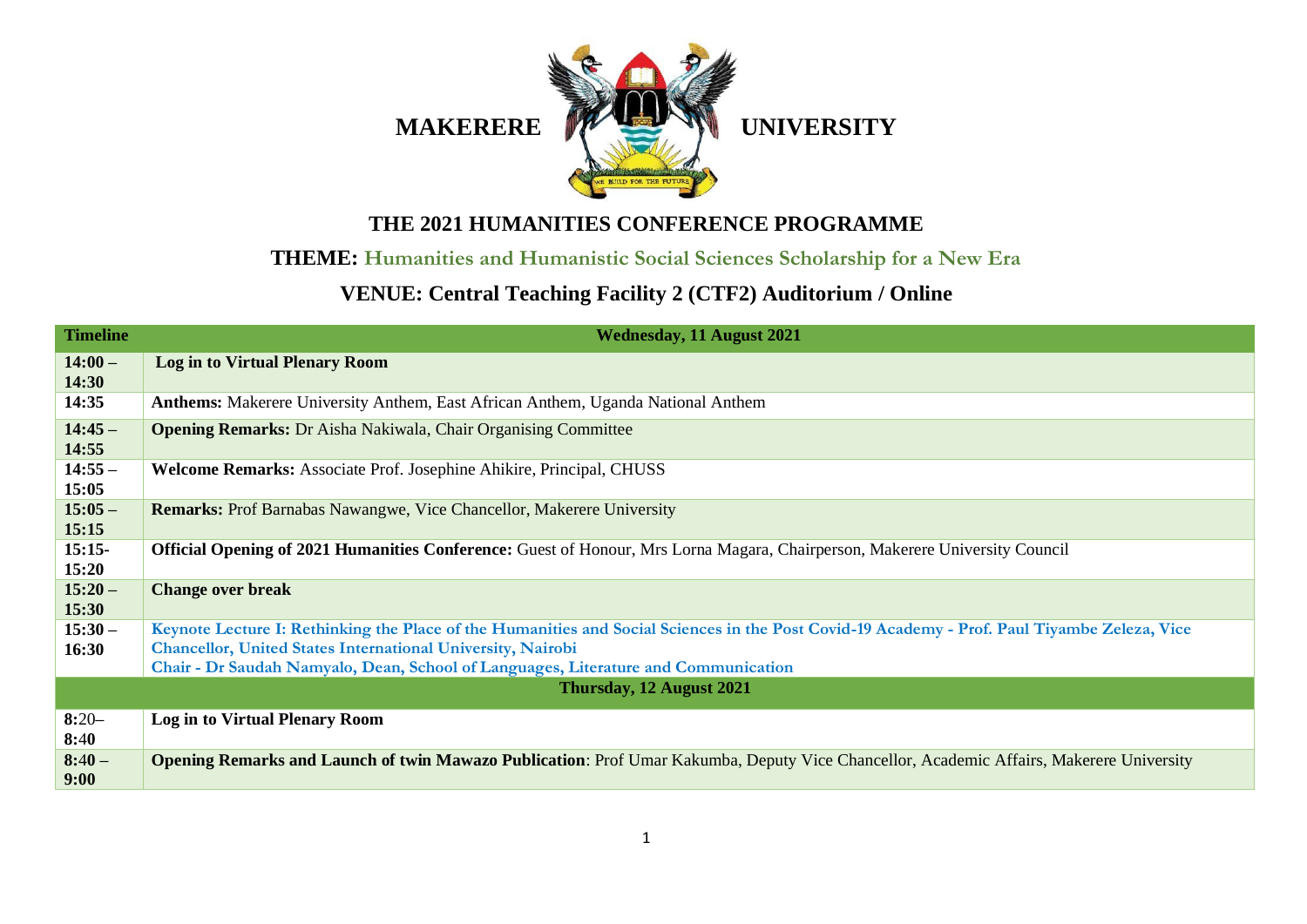| $9:00 -$           | Keynote Lecture II: Humanities and Social Science Research for the 21 <sup>st</sup> Century: Reclaiming Scholarly Agency – Prof. Monica Chibita, Uganda Christian                                                                                                                                                                                                                                                                                                                                                                                                                                                                          |                                                                                                                                                                                                                                                                                                                                                                                                                                                                                                                                           |                                                                                                                                                                                                                                                                                                                                                                                                                                             |                                                                                                                                                                                                                                                                                                                                                                                                                                                                                                                                                                                                                                                                     |  |  |
|--------------------|--------------------------------------------------------------------------------------------------------------------------------------------------------------------------------------------------------------------------------------------------------------------------------------------------------------------------------------------------------------------------------------------------------------------------------------------------------------------------------------------------------------------------------------------------------------------------------------------------------------------------------------------|-------------------------------------------------------------------------------------------------------------------------------------------------------------------------------------------------------------------------------------------------------------------------------------------------------------------------------------------------------------------------------------------------------------------------------------------------------------------------------------------------------------------------------------------|---------------------------------------------------------------------------------------------------------------------------------------------------------------------------------------------------------------------------------------------------------------------------------------------------------------------------------------------------------------------------------------------------------------------------------------------|---------------------------------------------------------------------------------------------------------------------------------------------------------------------------------------------------------------------------------------------------------------------------------------------------------------------------------------------------------------------------------------------------------------------------------------------------------------------------------------------------------------------------------------------------------------------------------------------------------------------------------------------------------------------|--|--|
| 10:00              | <b>University</b>                                                                                                                                                                                                                                                                                                                                                                                                                                                                                                                                                                                                                          |                                                                                                                                                                                                                                                                                                                                                                                                                                                                                                                                           |                                                                                                                                                                                                                                                                                                                                                                                                                                             |                                                                                                                                                                                                                                                                                                                                                                                                                                                                                                                                                                                                                                                                     |  |  |
|                    | Chair - Assoc Prof Patrick Mangeni, Dean, School of Liberal and Performing Arts                                                                                                                                                                                                                                                                                                                                                                                                                                                                                                                                                            |                                                                                                                                                                                                                                                                                                                                                                                                                                                                                                                                           |                                                                                                                                                                                                                                                                                                                                                                                                                                             |                                                                                                                                                                                                                                                                                                                                                                                                                                                                                                                                                                                                                                                                     |  |  |
| 10:00<br>10:20     | <b>Change over to Virtual Session Rooms</b>                                                                                                                                                                                                                                                                                                                                                                                                                                                                                                                                                                                                |                                                                                                                                                                                                                                                                                                                                                                                                                                                                                                                                           |                                                                                                                                                                                                                                                                                                                                                                                                                                             |                                                                                                                                                                                                                                                                                                                                                                                                                                                                                                                                                                                                                                                                     |  |  |
| $10:20 -$<br>11:50 | 1A Historicising the Humanities<br>at Makerere University 1<br>Chair: Andrew Ellias State<br>Presenters<br>Julius Kikooma:<br>1.<br>Psychology at Makerere<br>Over the Past 100 Years:<br><b>Patterns and Trends</b><br>2. Grace Kyomuhendo: The<br>Birth of Women's Studies<br>Discipline and Trajectory<br>at Makerere University<br>3. Peter Atekyereza: Misused<br>or Misunderstood?<br>Tracing Peaks and<br><b>Troughs of Social</b><br>Anthropology at Makerere<br>University<br>Josephine Ahikire:<br>4.<br><b>Resilience Amidst</b><br><b>Turbulent Waters:</b><br>Humanities at Makerere in<br>the Era of Neoliberal<br>Orthodoxy | <b>1B Historicising the Humanities</b><br>at Makerere University 2<br>Chair: Kasozi Mutaawe<br>Presenters<br>1. Edward Wamala:<br>Philosophical Scholarship<br>in Makerere University<br>Over the Years:<br>Challenges and<br>Opportunities<br>Archangel Rukooko: The<br>2.<br>Discipline of Philosophy<br>at Makerere University: Its<br>Allure and Relevance to<br>Society Today<br>3.<br><b>Edward Kaweesi: Of</b><br>Critical Junctures in<br><b>International Politics and</b><br>the Transitions in Political<br>Theory at Makerere | 1C Historicising the Humanities at<br><b>Makerere University 3</b><br>Chair: Christopher Muhoozi<br>Presenters<br>1. Elizabeth Kyazike:<br>Historicising Archaeology in<br>the Academy: The Case of<br><b>Makerere University</b><br>Pamela Khanakwa: Historical<br>2.<br><b>Studies at Makerere: Crisis</b><br>and Optimism<br>Christine Mbabazi: Tracing<br>3.<br>the Trajectory of Religious<br><b>Studies at Makerere</b><br>University | 1D Historicising the Humanities at<br><b>Makerere University 4</b><br>Chair: Susan Kiguli<br>Presenters<br>1. Nicholas Ssempijja: Historicising<br>the Role of Performing Arts and<br>Film Department in the<br>Development of Theatre in<br>Uganda<br>2. Dominica Dipio: Literature's<br>raison d'être: The Disciplinary<br>Limits of the Literary Arts - Past<br>and present<br>3. Edgar Nabutanyi: Peripheral<br><b>Archivists: Alternative</b><br>Historicising of 1960s Violence in<br>Penpoint<br>4. Levis Mugumya: From Generative<br><b>Grammar</b> to Computational<br>Linguistics: exploring Hegemony<br>of English Scholarship at<br>Makerere University |  |  |
| $11:50-$           |                                                                                                                                                                                                                                                                                                                                                                                                                                                                                                                                                                                                                                            |                                                                                                                                                                                                                                                                                                                                                                                                                                                                                                                                           | <b>Tea/Coffee Break</b>                                                                                                                                                                                                                                                                                                                                                                                                                     |                                                                                                                                                                                                                                                                                                                                                                                                                                                                                                                                                                                                                                                                     |  |  |
| 12:10              |                                                                                                                                                                                                                                                                                                                                                                                                                                                                                                                                                                                                                                            |                                                                                                                                                                                                                                                                                                                                                                                                                                                                                                                                           |                                                                                                                                                                                                                                                                                                                                                                                                                                             |                                                                                                                                                                                                                                                                                                                                                                                                                                                                                                                                                                                                                                                                     |  |  |
| $12:10-$           | 2A Nationalism, Ethnic Identity                                                                                                                                                                                                                                                                                                                                                                                                                                                                                                                                                                                                            | 2B (The) Covid-19 Disruption(s)                                                                                                                                                                                                                                                                                                                                                                                                                                                                                                           | 2C Humanities, Pedagogies and                                                                                                                                                                                                                                                                                                                                                                                                               | 2D Mental Health and Wellbeing                                                                                                                                                                                                                                                                                                                                                                                                                                                                                                                                                                                                                                      |  |  |
| 13:40              | and Politics 1                                                                                                                                                                                                                                                                                                                                                                                                                                                                                                                                                                                                                             | Chair: Nassanga Gorreti                                                                                                                                                                                                                                                                                                                                                                                                                                                                                                                   | Curricula I                                                                                                                                                                                                                                                                                                                                                                                                                                 | Chair: Samuel Ouma                                                                                                                                                                                                                                                                                                                                                                                                                                                                                                                                                                                                                                                  |  |  |
|                    | Chair: Murindwa Rutanga                                                                                                                                                                                                                                                                                                                                                                                                                                                                                                                                                                                                                    | Presenters                                                                                                                                                                                                                                                                                                                                                                                                                                                                                                                                | Chair: Loyce Kobusingye                                                                                                                                                                                                                                                                                                                                                                                                                     | Presenters                                                                                                                                                                                                                                                                                                                                                                                                                                                                                                                                                                                                                                                          |  |  |
|                    | Presenters                                                                                                                                                                                                                                                                                                                                                                                                                                                                                                                                                                                                                                 |                                                                                                                                                                                                                                                                                                                                                                                                                                                                                                                                           | Presenters                                                                                                                                                                                                                                                                                                                                                                                                                                  |                                                                                                                                                                                                                                                                                                                                                                                                                                                                                                                                                                                                                                                                     |  |  |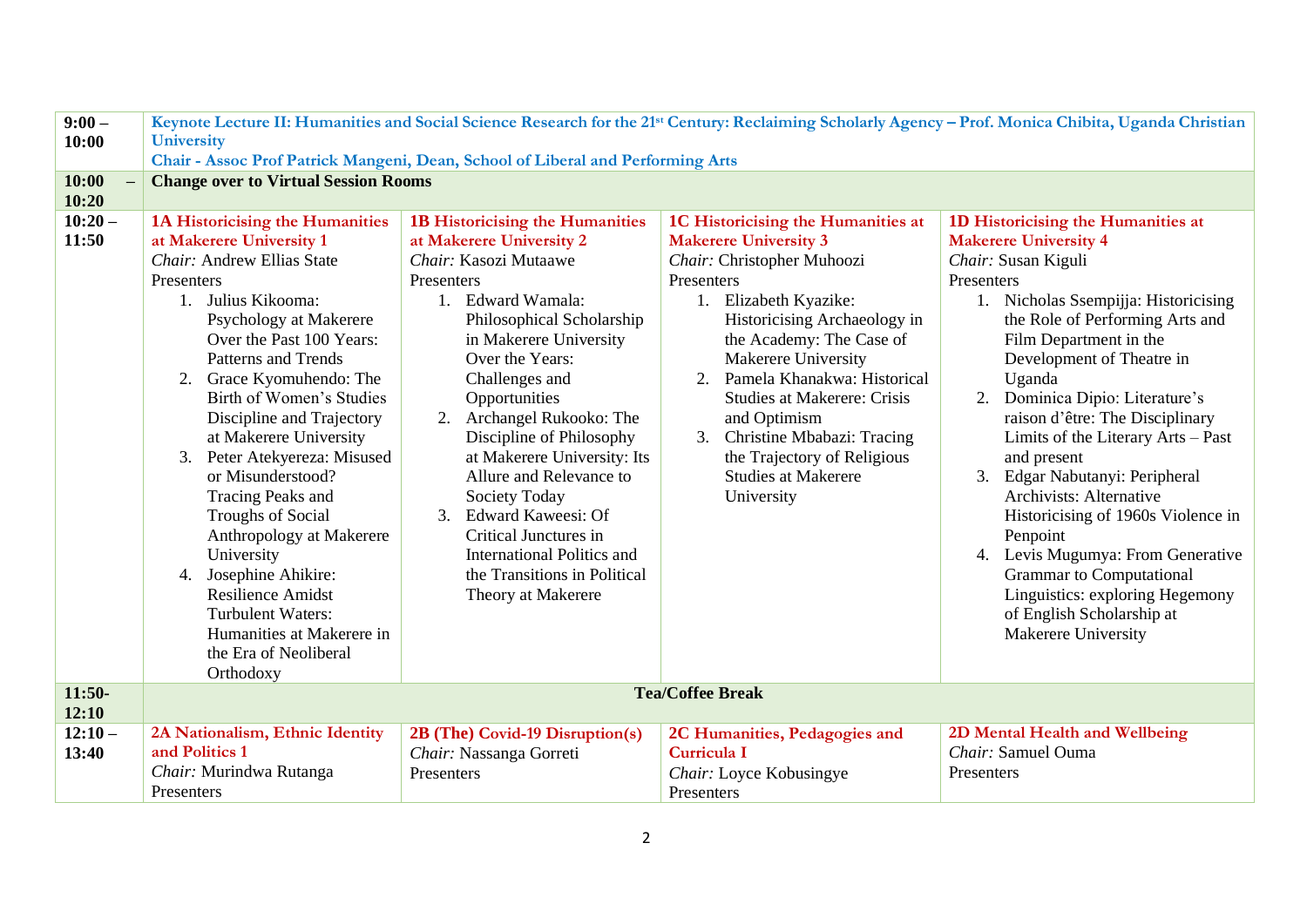|          | William Musamba: Sub-<br>ethnic Identities and<br><b>Political Conflict: The</b><br>Case of Busoga (1895-<br>1967)<br>Gloria Na'antoe: A<br>2.<br>History of Identities and<br>Ethno-Religious<br>Intolerance in Nigeria's<br>Middle Belt<br>Anitah Atwijuka:<br>3.<br>Understanding<br>Nationalism and Tribalism<br>in Postcolonial Uganda<br>4. Ndinawe Byekwaso:<br>Patriotism, Pan-<br>Africanism, the Origin of<br>the Forces Destruction and<br>the Quagmire of<br>Decolonising Africa | Robert Madoi & Aisha<br>$\mathbf{1}$ .<br>Nakiwala: Is We They? A<br>Cross Cultural Study of<br>Responses to Covid-19<br>Updates in  Uganda,<br>Kenya and Rwanda<br>Brenda Chitechi: Ageing<br>2.<br>Amidst the Pandemic: The<br>Effect of Covid-19 in<br>Familial Caregiving in<br>2020 Mumias East Sub-<br>County<br>Marjorie Kyomuhendo &<br>3.<br>George Lugalambi: Covid-<br>19 and Vaccination:<br><b>Implication for Present</b><br>and Future Outbreak and<br><b>Risk Communications</b><br>Gulere Wambi: Symbols,<br>4.<br>Sentiments and responses<br>to Covid-19 Pandemic in | Pamela Khanakwa and<br>$1_{-}$<br>Anatoli Lwassampijja: Living<br>and Working in a Knowledge<br>Driven Time: A Reflection on<br>the Vocational Academic<br>Divide in Uganda<br>Kamya Bazilio: Historical<br>2.<br><b>Challenges of Education</b><br>Development in Uganda: The<br>Epoch of President Obote,<br>Amin and Museveni<br>Ampaire Anne: Do Students'<br>3.<br><b>Career Aspirations Predict</b><br>their Career Choices in<br>Secondary Schools and<br><b>University Transitional</b><br>Levels in Uganda?<br>4. Mercy Mirembe Ntangaare:<br>Global Trends in Doctoral<br>Education: Implications for<br>Traditional Disciplines in the | 1. Laurene Manaa & Lawrence<br>Asafo-Agyei: (Mis)Representation<br>of Mental Illness in Anglophone<br><b>West African Cinema</b><br>Parun Nalwanga & Justus<br>Twesigye: Meaning of Depression<br>Among Social Work and Social<br><b>Administration Students at</b><br><b>Makerere University</b><br>3.<br>Justus Twesigye & Ashraf Kagee:<br>Manifestations and Lay<br>Conceptualisation of Mood<br>Disturbance in Rural Uganda |
|----------|----------------------------------------------------------------------------------------------------------------------------------------------------------------------------------------------------------------------------------------------------------------------------------------------------------------------------------------------------------------------------------------------------------------------------------------------------------------------------------------------|-----------------------------------------------------------------------------------------------------------------------------------------------------------------------------------------------------------------------------------------------------------------------------------------------------------------------------------------------------------------------------------------------------------------------------------------------------------------------------------------------------------------------------------------------------------------------------------------|---------------------------------------------------------------------------------------------------------------------------------------------------------------------------------------------------------------------------------------------------------------------------------------------------------------------------------------------------------------------------------------------------------------------------------------------------------------------------------------------------------------------------------------------------------------------------------------------------------------------------------------------------|----------------------------------------------------------------------------------------------------------------------------------------------------------------------------------------------------------------------------------------------------------------------------------------------------------------------------------------------------------------------------------------------------------------------------------|
|          |                                                                                                                                                                                                                                                                                                                                                                                                                                                                                              | the Uganda Orthodox                                                                                                                                                                                                                                                                                                                                                                                                                                                                                                                                                                     | Humanities at Makerere                                                                                                                                                                                                                                                                                                                                                                                                                                                                                                                                                                                                                            |                                                                                                                                                                                                                                                                                                                                                                                                                                  |
|          |                                                                                                                                                                                                                                                                                                                                                                                                                                                                                              | Church                                                                                                                                                                                                                                                                                                                                                                                                                                                                                                                                                                                  | University, Kampala                                                                                                                                                                                                                                                                                                                                                                                                                                                                                                                                                                                                                               |                                                                                                                                                                                                                                                                                                                                                                                                                                  |
| $13:40-$ |                                                                                                                                                                                                                                                                                                                                                                                                                                                                                              | <b>Lunch Break</b>                                                                                                                                                                                                                                                                                                                                                                                                                                                                                                                                                                      |                                                                                                                                                                                                                                                                                                                                                                                                                                                                                                                                                                                                                                                   |                                                                                                                                                                                                                                                                                                                                                                                                                                  |
| 14:20    |                                                                                                                                                                                                                                                                                                                                                                                                                                                                                              |                                                                                                                                                                                                                                                                                                                                                                                                                                                                                                                                                                                         |                                                                                                                                                                                                                                                                                                                                                                                                                                                                                                                                                                                                                                                   |                                                                                                                                                                                                                                                                                                                                                                                                                                  |
| $14:20-$ | 3A Nationalism, Ethnic Identity                                                                                                                                                                                                                                                                                                                                                                                                                                                              | 3B Humanities and the                                                                                                                                                                                                                                                                                                                                                                                                                                                                                                                                                                   | 3C Humanities, Pedagogies and                                                                                                                                                                                                                                                                                                                                                                                                                                                                                                                                                                                                                     | 3D Psychology and Wellbeing                                                                                                                                                                                                                                                                                                                                                                                                      |
| 15:50    | and Politics II                                                                                                                                                                                                                                                                                                                                                                                                                                                                              | <b>Decolonisation Project</b>                                                                                                                                                                                                                                                                                                                                                                                                                                                                                                                                                           | <b>Curricula II</b>                                                                                                                                                                                                                                                                                                                                                                                                                                                                                                                                                                                                                               | Chair: Mayanja Kajumba                                                                                                                                                                                                                                                                                                                                                                                                           |
|          | Chair: Zaid Sekito                                                                                                                                                                                                                                                                                                                                                                                                                                                                           | Chair: Adventino Banjwa                                                                                                                                                                                                                                                                                                                                                                                                                                                                                                                                                                 | Chair: Caesar Jjingo                                                                                                                                                                                                                                                                                                                                                                                                                                                                                                                                                                                                                              | Presenters                                                                                                                                                                                                                                                                                                                                                                                                                       |
|          | Presenters                                                                                                                                                                                                                                                                                                                                                                                                                                                                                   | Presenters                                                                                                                                                                                                                                                                                                                                                                                                                                                                                                                                                                              | Presenters                                                                                                                                                                                                                                                                                                                                                                                                                                                                                                                                                                                                                                        | 1. Martin Baluku & Joyce                                                                                                                                                                                                                                                                                                                                                                                                         |
|          | 1. Mimi Harriet: Identity and                                                                                                                                                                                                                                                                                                                                                                                                                                                                | 1. Alidri Agatha: Decolonising                                                                                                                                                                                                                                                                                                                                                                                                                                                                                                                                                          | 1. Fridah Katushemererwe<br>-&                                                                                                                                                                                                                                                                                                                                                                                                                                                                                                                                                                                                                    | Nansamba: Motivated Reasoning                                                                                                                                                                                                                                                                                                                                                                                                    |
|          | Citizenship of                                                                                                                                                                                                                                                                                                                                                                                                                                                                               | History: Lessons Learnt from                                                                                                                                                                                                                                                                                                                                                                                                                                                                                                                                                            | William Wagaba: Learning to                                                                                                                                                                                                                                                                                                                                                                                                                                                                                                                                                                                                                       | and Political Incivility During                                                                                                                                                                                                                                                                                                                                                                                                  |
|          | Banyarwanda in Uganda:                                                                                                                                                                                                                                                                                                                                                                                                                                                                       | the Study of an Indigenous                                                                                                                                                                                                                                                                                                                                                                                                                                                                                                                                                              | learn vocabulary: Vocabulary                                                                                                                                                                                                                                                                                                                                                                                                                                                                                                                                                                                                                      | 2021 Uganda General Elections:                                                                                                                                                                                                                                                                                                                                                                                                   |
|          | A Reflection on the                                                                                                                                                                                                                                                                                                                                                                                                                                                                          | Society                                                                                                                                                                                                                                                                                                                                                                                                                                                                                                                                                                                 | Learning Strategies (VLS) of                                                                                                                                                                                                                                                                                                                                                                                                                                                                                                                                                                                                                      | The Underlying Roles of                                                                                                                                                                                                                                                                                                                                                                                                          |
|          | Decolonisation Process in                                                                                                                                                                                                                                                                                                                                                                                                                                                                    | Jacob Katumusiime: Toward<br>2.<br>a No Universal Theory of                                                                                                                                                                                                                                                                                                                                                                                                                                                                                                                             | second language learners of<br>English in Uganda                                                                                                                                                                                                                                                                                                                                                                                                                                                                                                                                                                                                  | Psychological Inflexibility,                                                                                                                                                                                                                                                                                                                                                                                                     |
|          | the Great Lakes Region                                                                                                                                                                                                                                                                                                                                                                                                                                                                       |                                                                                                                                                                                                                                                                                                                                                                                                                                                                                                                                                                                         |                                                                                                                                                                                                                                                                                                                                                                                                                                                                                                                                                                                                                                                   |                                                                                                                                                                                                                                                                                                                                                                                                                                  |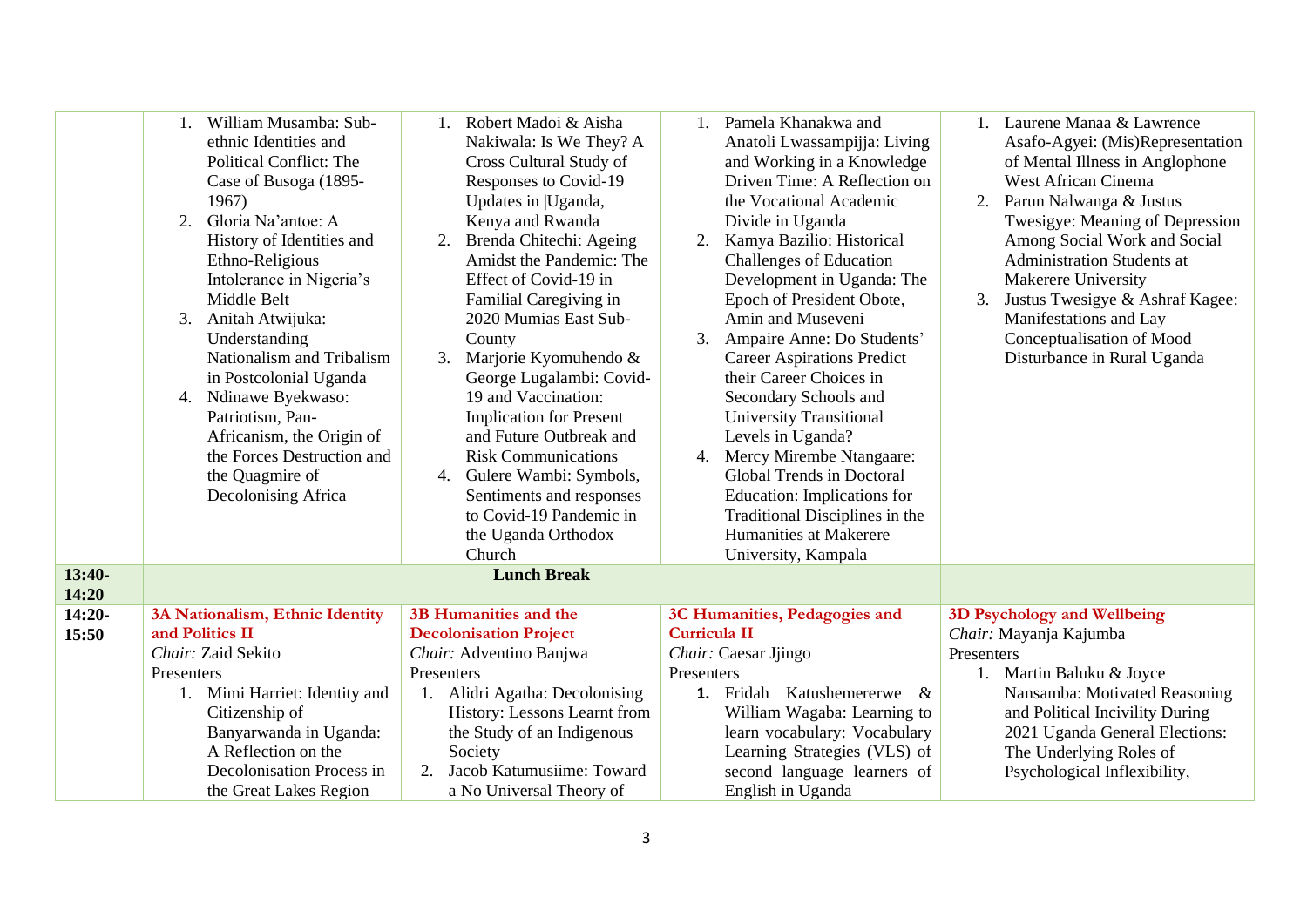|           | 2. Mahajubu Abudul:<br>Identity at the Crossroads:<br>Behind Nubi Quest for<br>Repatriation<br>3.<br>Muhuruzi Mary: The Uses<br>and Abuses of History:<br>How Uganda's<br>historiography affected<br>Bunyoro's Development<br>4. Nicholas Tunanukye:<br>Contested Citizenship: A<br>Story of the 'Bafuruki' of<br>Western Uganda, 1940s-<br>2000s | Religion: Reading Talal<br>Asad in a Decolonising<br>World<br>3.<br>Christopher Muhoozi:<br>Africans and Africanists in<br>the Making of Narratives in<br>Africa<br>4. Dickson Kanakulya:<br>Humanities and Liberative<br>Phenomenology:<br>Consciousness and the<br><b>Unfinished African Freedom</b><br>Project | Wamala Edward: The<br>Changing Dynamics in<br>University Scholarship: A<br>View from Uganda<br>Patrick Mangeni: The<br>3.<br>Development of Applied<br>Theatre Training and Practice<br>in Makerere University:<br>1967-2020<br>Amon Mwiine: On the<br>4.<br>'Pandemic Pedagogies':<br>Reflections on the Innovative<br>Methods of Teaching and<br>Researching Men and | Perceived Threat and Political<br>Sophistication<br>2. Awino Lydia: The Lived<br><b>Experiences of Anti-Retroviral</b><br>Therapy Among Women: A Case<br>Study of Apac General Hospital,<br>Apac Municipality<br>3. Lynda Nakalawa: Voices that Hold<br>Us Back: A Female Ugandan<br>Youth's Reflection on Her<br><b>Empowerment Journey</b><br>4. Otwine Anne & Matagi Leon:<br><b>Impact of Occupational</b><br><b>Information Sensitization on</b> |
|-----------|---------------------------------------------------------------------------------------------------------------------------------------------------------------------------------------------------------------------------------------------------------------------------------------------------------------------------------------------------|-------------------------------------------------------------------------------------------------------------------------------------------------------------------------------------------------------------------------------------------------------------------------------------------------------------------|------------------------------------------------------------------------------------------------------------------------------------------------------------------------------------------------------------------------------------------------------------------------------------------------------------------------------------------------------------------------|-------------------------------------------------------------------------------------------------------------------------------------------------------------------------------------------------------------------------------------------------------------------------------------------------------------------------------------------------------------------------------------------------------------------------------------------------------|
|           | 5. Patience Akampurira: The<br>Place of Ankole Kingship                                                                                                                                                                                                                                                                                           |                                                                                                                                                                                                                                                                                                                   | Masculinities During the<br>Covid-19 Lockdown in                                                                                                                                                                                                                                                                                                                       | Career Guidance and Counselling,<br>and Students Career Self Concept                                                                                                                                                                                                                                                                                                                                                                                  |
|           | in the Politics of Uganda,                                                                                                                                                                                                                                                                                                                        |                                                                                                                                                                                                                                                                                                                   | Uganda                                                                                                                                                                                                                                                                                                                                                                 | in Uganda                                                                                                                                                                                                                                                                                                                                                                                                                                             |
|           | 1910-2018                                                                                                                                                                                                                                                                                                                                         |                                                                                                                                                                                                                                                                                                                   |                                                                                                                                                                                                                                                                                                                                                                        |                                                                                                                                                                                                                                                                                                                                                                                                                                                       |
| $15:50 -$ | <b>Change over to Virtual Session Rooms</b>                                                                                                                                                                                                                                                                                                       |                                                                                                                                                                                                                                                                                                                   |                                                                                                                                                                                                                                                                                                                                                                        |                                                                                                                                                                                                                                                                                                                                                                                                                                                       |
| 16:10     |                                                                                                                                                                                                                                                                                                                                                   |                                                                                                                                                                                                                                                                                                                   |                                                                                                                                                                                                                                                                                                                                                                        |                                                                                                                                                                                                                                                                                                                                                                                                                                                       |
| $16:10-$  | 4A Feminism, Gender and                                                                                                                                                                                                                                                                                                                           | <b>4B: CHUSS Tracer Study</b>                                                                                                                                                                                                                                                                                     | 4C: Humanities, Governance and                                                                                                                                                                                                                                                                                                                                         | 4D Humanities in the Digital Era                                                                                                                                                                                                                                                                                                                                                                                                                      |
| 17:40     | <b>Sexuality I</b>                                                                                                                                                                                                                                                                                                                                | Chair: Grace Kibanja                                                                                                                                                                                                                                                                                              | the Law I                                                                                                                                                                                                                                                                                                                                                              | Chair: Lawrence Sekalegga                                                                                                                                                                                                                                                                                                                                                                                                                             |
|           | Chair: Ebila Florence                                                                                                                                                                                                                                                                                                                             | Presenters                                                                                                                                                                                                                                                                                                        | Chair: Adolf Mbaine                                                                                                                                                                                                                                                                                                                                                    | Presenters                                                                                                                                                                                                                                                                                                                                                                                                                                            |
|           | Presenters                                                                                                                                                                                                                                                                                                                                        | Julius Kikooma, Josephine                                                                                                                                                                                                                                                                                         | Presenters                                                                                                                                                                                                                                                                                                                                                             | 1. Amos Atuhairwe: Applicatives in                                                                                                                                                                                                                                                                                                                                                                                                                    |
|           | 1. Kushaba Juliet: Rape and                                                                                                                                                                                                                                                                                                                       | Ahikire, Kyoheirwe Florence-                                                                                                                                                                                                                                                                                      | Jacqueline Nakaiza: African<br>1.                                                                                                                                                                                                                                                                                                                                      | Degree Adverbials in Ruruuli-                                                                                                                                                                                                                                                                                                                                                                                                                         |
|           | Gender: Beyond the Power                                                                                                                                                                                                                                                                                                                          | Muhanguzi, Kiiza Julius, Sylvia                                                                                                                                                                                                                                                                                   | Union / AMISOM                                                                                                                                                                                                                                                                                                                                                         | Lunyala                                                                                                                                                                                                                                                                                                                                                                                                                                               |
|           | <b>Relations Discourse</b>                                                                                                                                                                                                                                                                                                                        | Nnanyonga-Tamusuza, Susan                                                                                                                                                                                                                                                                                         | Intervention and the Isolation                                                                                                                                                                                                                                                                                                                                         | John Baptist Imokola: Challenging                                                                                                                                                                                                                                                                                                                                                                                                                     |
|           | Kamusiime Stella & Justus<br>2.                                                                                                                                                                                                                                                                                                                   | Kiguli & Martin Baluku: From                                                                                                                                                                                                                                                                                      | Theory in the Terrorist                                                                                                                                                                                                                                                                                                                                                | the Power of TV Stations: How                                                                                                                                                                                                                                                                                                                                                                                                                         |
|           | Twesigye: Perceptions of<br>Domestic Violence among                                                                                                                                                                                                                                                                                               | University Education into the                                                                                                                                                                                                                                                                                     | Insurgency in Somalia<br>Wamamela Nixon:<br>2.                                                                                                                                                                                                                                                                                                                         | <b>Ugandan Local Content Producers</b>                                                                                                                                                                                                                                                                                                                                                                                                                |
|           | Men and Women in                                                                                                                                                                                                                                                                                                                                  | world of Work: Tracking CHUSS<br><b>Graduates 2011-2021</b>                                                                                                                                                                                                                                                       | Rethinking the Essence of                                                                                                                                                                                                                                                                                                                                              | are Making use of YouTube to<br><b>Reach Audiences</b>                                                                                                                                                                                                                                                                                                                                                                                                |
|           | Kanungu Town Council,                                                                                                                                                                                                                                                                                                                             |                                                                                                                                                                                                                                                                                                                   | Legislation in Uganda: The                                                                                                                                                                                                                                                                                                                                             | 3. Wilfred Madata: Teachers' and                                                                                                                                                                                                                                                                                                                                                                                                                      |
|           | Kanungu District                                                                                                                                                                                                                                                                                                                                  |                                                                                                                                                                                                                                                                                                                   | 1995 Constitution                                                                                                                                                                                                                                                                                                                                                      | Students' Awareness and                                                                                                                                                                                                                                                                                                                                                                                                                               |
|           | Musiimenta Peace &<br>3.                                                                                                                                                                                                                                                                                                                          |                                                                                                                                                                                                                                                                                                                   | Mickias Musiyiwa: The<br>3.                                                                                                                                                                                                                                                                                                                                            | Readiness of Using Information                                                                                                                                                                                                                                                                                                                                                                                                                        |
|           |                                                                                                                                                                                                                                                                                                                                                   |                                                                                                                                                                                                                                                                                                                   |                                                                                                                                                                                                                                                                                                                                                                        |                                                                                                                                                                                                                                                                                                                                                                                                                                                       |
|           | Josephine Ahikire: On                                                                                                                                                                                                                                                                                                                             |                                                                                                                                                                                                                                                                                                                   | Politics of Heritage, Land and                                                                                                                                                                                                                                                                                                                                         | and Communication Technology                                                                                                                                                                                                                                                                                                                                                                                                                          |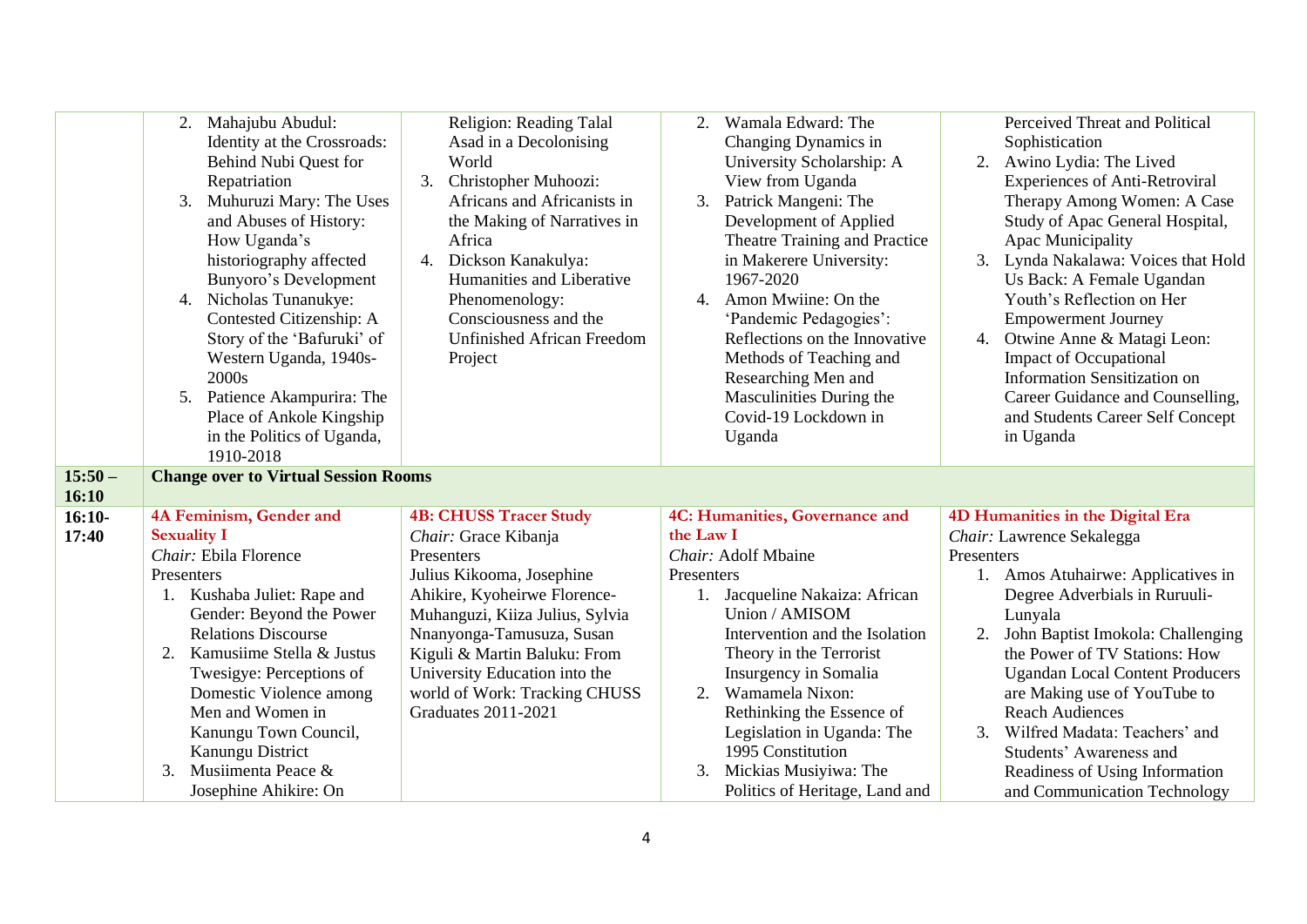|                    | Concealed Vulnerability:<br><b>Interrogating Costs of</b><br>Fractured Masculinities in<br>Western Uganda<br>Brenda Apeta & Peace<br>4.<br>Musiimenta: Flouting or<br><b>Constructing Gender Barriers</b><br>in the Teaching and Learning<br>Process: A Case Study of<br>National and International<br>Nursery Schools in Kampala |                                      | Economic Decolonisation in<br>Zimbabwe     | in English Language Learning in<br>Secondary Schools in Tanzania |
|--------------------|-----------------------------------------------------------------------------------------------------------------------------------------------------------------------------------------------------------------------------------------------------------------------------------------------------------------------------------|--------------------------------------|--------------------------------------------|------------------------------------------------------------------|
| $16:10-$           | <b>Graduate Workshop I</b>                                                                                                                                                                                                                                                                                                        | <b>Graduate Workshop II</b>          |                                            |                                                                  |
| 17:40              | <b>Chair: Innocent Masengo</b>                                                                                                                                                                                                                                                                                                    | Chair: Herbert Butime Rujumba        |                                            |                                                                  |
|                    | 1. Fatumah Mirembe                                                                                                                                                                                                                                                                                                                | Salma Nakakuta                       |                                            |                                                                  |
|                    | Naome Namanya                                                                                                                                                                                                                                                                                                                     | 2.<br>Samuel Okok                    |                                            |                                                                  |
|                    | <b>Alene Kassaw</b><br>3.                                                                                                                                                                                                                                                                                                         | Mubarak Tukur<br>3.                  |                                            |                                                                  |
|                    | Masitula Namugenyi<br>4.                                                                                                                                                                                                                                                                                                          | Priscilla Asiimire<br>4.             |                                            |                                                                  |
|                    | Laura Manaa<br>5.                                                                                                                                                                                                                                                                                                                 | William Musamba<br>5.                |                                            |                                                                  |
|                    | Dominique Savio<br>6.                                                                                                                                                                                                                                                                                                             | Samuel Nyasa Chikowero<br>6.         |                                            |                                                                  |
|                    | Nsengiyunva                                                                                                                                                                                                                                                                                                                       |                                      |                                            |                                                                  |
|                    |                                                                                                                                                                                                                                                                                                                                   | Friday, 13 August 2021               |                                            |                                                                  |
| $08:00 -$<br>08:30 | <b>Log in to Plenary Virtual Room</b>                                                                                                                                                                                                                                                                                             |                                      |                                            |                                                                  |
| $08:30 -$          | 5A Panel: Timothy Wangusa: An                                                                                                                                                                                                                                                                                                     | <b>5B Panel: Digital Natives and</b> | <b>5C Panel: Rethinking Strategies for</b> | 5D Panel: Remaking People and                                    |
| 09:50              | <b>Exploration of an Oeuvre and</b>                                                                                                                                                                                                                                                                                               | <b>Digital Migrants</b>              | <b>Ending Sexual Harassment in</b>         | <b>Societies</b>                                                 |
|                    | Legacy                                                                                                                                                                                                                                                                                                                            | Chair: Ivan Lukanda                  | <b>Higher Education Institutions in</b>    | Chair: Okeny Charles                                             |
|                    | Chair: Benge Okot                                                                                                                                                                                                                                                                                                                 | Presenters                           | Uganda                                     | Presenters                                                       |
|                    | Presenters                                                                                                                                                                                                                                                                                                                        | Fred Kakooza                         | Chair: Florence Muhanguzi                  | Christopher Muhoozi                                              |
|                    | Danson Kahyana                                                                                                                                                                                                                                                                                                                    | Marion Alina<br>2.                   | Presenters                                 | Elizabeth Kyazike                                                |
|                    | Edgar Nabutanyi                                                                                                                                                                                                                                                                                                                   | Sarah Namusoga<br>3.                 | Julius Kikooma                             | Herman Muwonge<br>3.                                             |
|                    | Susan Kiguli<br>3.                                                                                                                                                                                                                                                                                                                | <b>Charlotte Ntulume</b><br>4.       | 2.<br>Grace Kyomuhendo                     | Ssematimba Juliet<br>$\overline{4}$ .                            |
|                    | Eve Nabulya<br>4.                                                                                                                                                                                                                                                                                                                 |                                      | Anthony Kakooza<br>3.                      |                                                                  |
|                    | Alice Kyobutungi<br>5.                                                                                                                                                                                                                                                                                                            |                                      | Phionah Tumusiime<br>4.                    |                                                                  |
|                    | 6. Sophie Lakot                                                                                                                                                                                                                                                                                                                   |                                      |                                            |                                                                  |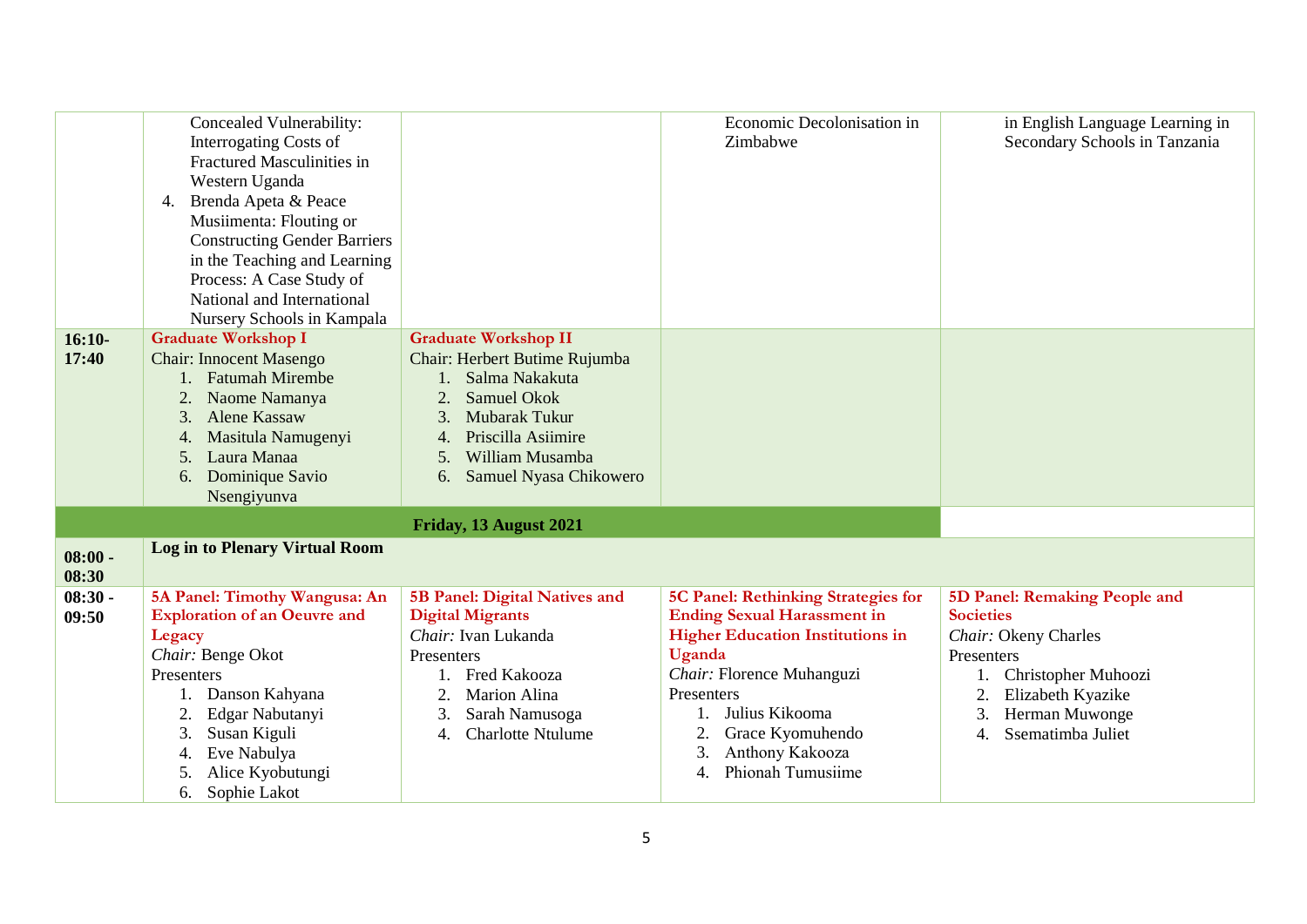| $9:50-$           | Florence Athieno<br>Helen Mugambi<br>8.<br>9.<br>Isaac Tibasiima<br><b>Change over to Virtual Session Rooms</b>                                                                                                                                                                                                                                                                                                                                                                                                                                                                                                                                                                                                                                                                                        |                                                                                                                                                                                                                                                                                                                                                                                                                                                                                                                                                                                                                                                              |                                                                                                                                                                                                                                                                                                                                                                                                                                                                                                                                                                                               |                                                                                                                                                                                                                                                                                                                                                                                                                                                                                                                                                                                                                                                                                                                                                                                      |
|-------------------|--------------------------------------------------------------------------------------------------------------------------------------------------------------------------------------------------------------------------------------------------------------------------------------------------------------------------------------------------------------------------------------------------------------------------------------------------------------------------------------------------------------------------------------------------------------------------------------------------------------------------------------------------------------------------------------------------------------------------------------------------------------------------------------------------------|--------------------------------------------------------------------------------------------------------------------------------------------------------------------------------------------------------------------------------------------------------------------------------------------------------------------------------------------------------------------------------------------------------------------------------------------------------------------------------------------------------------------------------------------------------------------------------------------------------------------------------------------------------------|-----------------------------------------------------------------------------------------------------------------------------------------------------------------------------------------------------------------------------------------------------------------------------------------------------------------------------------------------------------------------------------------------------------------------------------------------------------------------------------------------------------------------------------------------------------------------------------------------|--------------------------------------------------------------------------------------------------------------------------------------------------------------------------------------------------------------------------------------------------------------------------------------------------------------------------------------------------------------------------------------------------------------------------------------------------------------------------------------------------------------------------------------------------------------------------------------------------------------------------------------------------------------------------------------------------------------------------------------------------------------------------------------|
| 10:10             |                                                                                                                                                                                                                                                                                                                                                                                                                                                                                                                                                                                                                                                                                                                                                                                                        |                                                                                                                                                                                                                                                                                                                                                                                                                                                                                                                                                                                                                                                              |                                                                                                                                                                                                                                                                                                                                                                                                                                                                                                                                                                                               |                                                                                                                                                                                                                                                                                                                                                                                                                                                                                                                                                                                                                                                                                                                                                                                      |
| $10:10-$<br>11:30 | 6A Feminism, Gender and<br><b>Sexuality II</b><br>Chair: Victoria Namuggala<br>Presenters<br>1. Aturinde Emmanuel: Women<br>in the Post-Independence<br>Uganda's Military: A<br>Sociological Gender<br>Perspective<br>Caroline Eonya Atim et al:<br>2.<br>Continuity of Masculinity:<br>Interrogating Experiences of<br>Women Adopting their<br>Husbands' Surname<br>Paddy Musana: Gender in<br>3.<br>Religion: Reading Selected<br><b>Gender Related Bible Texts</b><br>With African Christian<br><b>Women Leaders</b><br>4. Ayub Mukisa: Gender and<br>Use of Technologies in the<br>Face of Drought among<br>Smallholder Farmers in<br>Karamoja sub-region<br>Helina Befekadu: Women's<br>.5.<br>Participation in the Intra-<br>house Agricultural Activities<br>in Ethiopia: a Narrative<br>Review | <b>6B Literary and Popular Cultures</b><br>Chair: Lillian Mbabazi<br>Presenters<br>Dominic Makwa: Musicians<br>$\overline{1}$ .<br>as Community Archives:<br><b>Historicising Bududa</b><br>Landslide Disasters since the<br>Mid 1960s<br>2. Danson Kahyana: In Quest<br>for Better Governance: Stella<br>Nyanzi's Critique of the<br>National Unity Platform in<br>her Post-Election Facebook<br>Poetry<br>3. Patrick Mangeni: The<br>Development of Applied<br>Theatre Training and<br>Practice in Makerere<br>University: 1967-2020<br>4. Mulumbi Paul: The Writer as<br>a Teacher: John Ruganda's<br>Castigation of Materialism in<br><b>Black Mamba</b> | 6C Language and Translation I<br>Chair: Deo Kawalya<br>Presenters<br>1. Margaret Nanfuka: The<br>Semantics of Peace: An<br>Appraisal of Ghandi's Speech<br>'Let No One Commit a wrong in<br>Anger'<br>Patrick Lugwiri Okombo:<br>2.<br>Imagining the Future of<br>Kiswahili in Uganda and East<br>Africa: Insights from Busia and<br>Namanga Border Towns<br>Maureen Nanteza: The Choice<br>3.<br>of Luganda as a Home<br>Language in Urban Uganda<br>Simeon Ajiboye: 'That is the<br>4.<br>Amount I will be Given them<br>Monthly: Social Identity in<br>Nigerian Adjudicative<br>Encounters | 6D Indigenous Knowledge I<br>Chair: Medadi Ssentanda<br>Presenters<br>1. Luwerekera Bernard: Ubuntu: The<br><b>Essence of Humanness in African</b><br>Social and Religious Anthropology<br>Sarah Nakijoba: Once Food is<br>2.<br>Annoyed, Expect Endangerment and<br>Extinction: An Ethno Linguistic<br>Analysis on Endangerment and<br><b>Extinction of Traditional Foods in</b><br>Central Uganda<br>3.<br>Samuel Nyasha: Witchcraft and the<br>African Philosophy of Social Control<br>as Reflected in Shona Proverbs,<br><b>Idioms</b> and Songs<br>4. Prisca Tanui Too: Indigenous Food<br>Security Initiatives among the Nandi<br>of Kenya<br>Rabiu Yusuf, Ishaq Isah and Isa<br>5.<br>Muhammad: Nigeria's Cultural<br>Heritage: The Need for Review of<br>the Cultural Policy |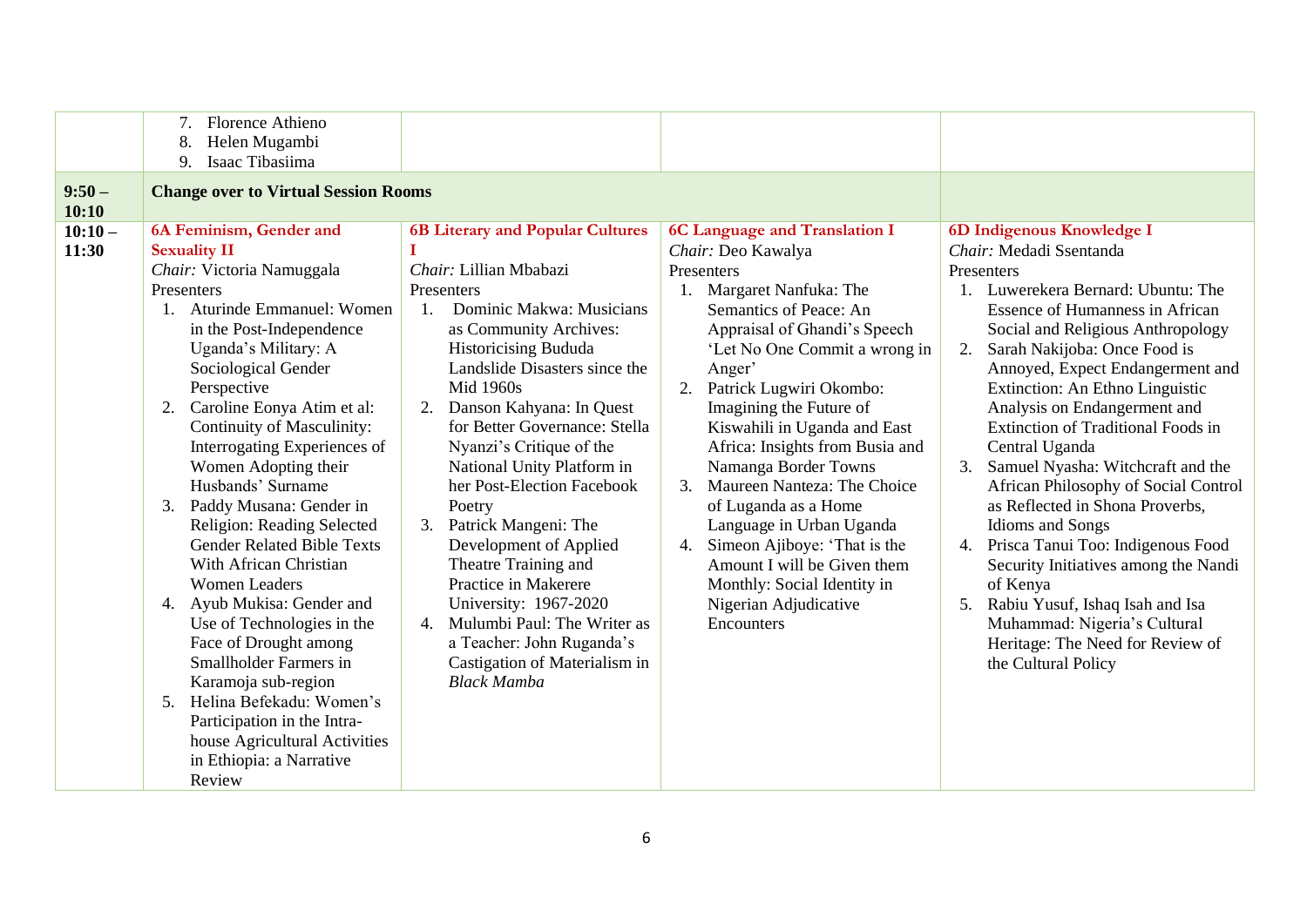| <b>Tea/Coffee Break</b> |                                  |                                         |                                          |                                                |
|-------------------------|----------------------------------|-----------------------------------------|------------------------------------------|------------------------------------------------|
| $11:50-$                | 7A Feminism, Gender and          | <b>7B Literary and Popular Cultures</b> | 7C Language and Translation II           | 7D Archives, Heritage and Cultural             |
| 13:10                   | <b>Sexuality III</b>             | П                                       | Chair: Edith Natukunda-Togboa            | <b>Memory I</b>                                |
|                         | Chair: Amon Mwiine               | Chair: Isaac Tibasiima                  | Presenters                               | Chair: Godfrey Asiimwe                         |
|                         | Presenters                       | Presenters                              | 1. Namanya Sam: The Influence of         | Presenters                                     |
|                         | 1. Richard Bagonza et al: 'I     | <b>Balituumye Michael:</b><br>1.        | L1 Runyankore on the                     | 1. Mulualem Daba T: The Cultural               |
|                         | cannot Finish You': Male         | Projecting a Future Already             | Grammatical Errors Made in L2            | Depiction of Monuments in Ethiopia             |
|                         | and Female Students'             | in Place: Julius Ocwinyo's              | Kiswahili Writing Among                  | 2. Okeny Charles: The Precolonial Dry          |
|                         | <b>Experiences with Sexual</b>   | Fate of the Banished and                | Learners in Western Uganda               | Stone Wall Structures of Palabek:              |
|                         | Harassment at a Leading          | Footprints of the Outsider              | Innocent Masengo: Examining<br>2.        | New Discoveries from Palabek,                  |
|                         | Private University in            | Eve Nabulya: Once Upon a<br>2.          | the Role of Language in Framing          | Lamwo District in Northern Uganda              |
|                         | Uganda                           | Time, Dialogical                        | Uganda's Post Independence               | <b>Robert Ssemulende: Characterising</b><br>3. |
|                         | 2. Ruth Kaziga, et al: Beauty    | Imaginations of the Natural             | <b>Revolutionary Discourse</b>           | the Sangoan Stone Age Techno-                  |
|                         | is Skin Deep: The Self           | <b>Environment</b> in Ganda             | Oriikiriza Celestino and Fridah<br>3.    | Complex at Sango Bay, Southern                 |
|                         | Perception of Young Adult        | Folktales                               | Katushemererwe: The Role of              | Uganda                                         |
|                         | Girls' Construction of           | Stella Antwiwaa: Marriage,<br>3.        | Indigenous Languages in the              | Tumuhairwe Goretti: indigenous<br>4.           |
|                         | Bossy Image Within the           | Love, and Sacrifice:                    | Development of Uganda                    | Knowledge Archives, Heritage and               |
|                         | Ankole Society and its           | Exploring Women's                       | <b>Agatha Tumwine: Translating</b><br>4. | Cultural Memory Based on                       |
|                         | <b>Effect on Their Self</b>      | <b>Experiences in Marriage</b>          | Folktales from Runyankore-               | <b>Entrepreneurship for Sustainable</b>        |
|                         | Esteem                           | Deus Kansiime: Poetry<br>4.             | Rukiga into French: A Lexical            | Development                                    |
|                         | 3.<br>Julius Kikooma:            | Nights as Spaces for Literary           | Analysis of Translating Culture-         | Joyce Nansamba and Martin Baluku:<br>5.        |
|                         | Masculinity and the Rise         | Activism: a Case of the                 | <b>Specific Concepts</b>                 | Humanitising Psychology in Uganda              |
|                         | of the Stingy Men's              | <b>Lantern Meet of Poets</b>            |                                          | beyond Humanistic Psychology: An               |
|                         | <b>Association:</b> Implications |                                         |                                          | Interview with Prof. Julius Kikooma            |
|                         | for the Work on the KISH         |                                         |                                          |                                                |
|                         | Project at Makerere              |                                         |                                          |                                                |
|                         | University                       |                                         |                                          |                                                |
|                         | 4. Richard Balikoowa:            |                                         |                                          |                                                |
|                         | Voices of Children on            |                                         |                                          |                                                |
|                         | <b>Institutional Setup and</b>   |                                         |                                          |                                                |
|                         | Gender Based Violence in         |                                         |                                          |                                                |
|                         | Schools in Busoga Sub-           |                                         |                                          |                                                |
|                         | region, Uganda                   |                                         |                                          |                                                |
|                         | Jimmy Maguru: Gender,<br>5.      |                                         |                                          |                                                |
|                         | Power and Rights for             |                                         |                                          |                                                |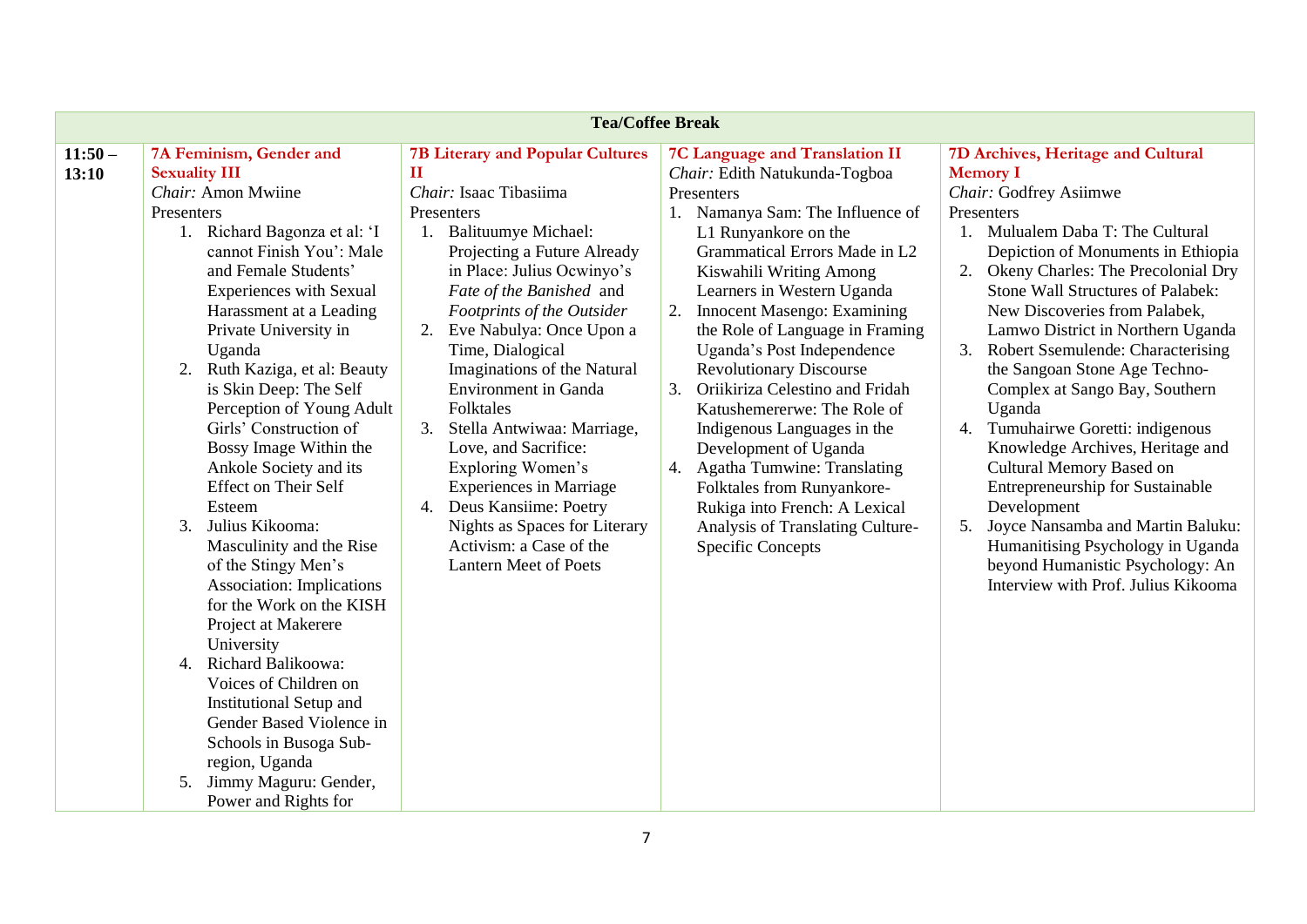| Refugee Youth in SRH<br>Service Delivery in<br>Humanitarian Settings:<br>Rethinking Uganda's<br><b>Good Host Discourse</b>                                                                                                                                                                                                                                                                                                                                                                                                                                                                                                                                                                                                                                                                           |                                                                                                                                                                                                                                                                                                                                                                                                                                                                                                                                                          |                                                                                                                                                                                                                                                                                                                                                                                                                                                                                                                                                                                                                             |                                                                                                                                                                                                                                                                                                                                                                                                                                                                                                                                                                                                                                                                                                                                                           |
|------------------------------------------------------------------------------------------------------------------------------------------------------------------------------------------------------------------------------------------------------------------------------------------------------------------------------------------------------------------------------------------------------------------------------------------------------------------------------------------------------------------------------------------------------------------------------------------------------------------------------------------------------------------------------------------------------------------------------------------------------------------------------------------------------|----------------------------------------------------------------------------------------------------------------------------------------------------------------------------------------------------------------------------------------------------------------------------------------------------------------------------------------------------------------------------------------------------------------------------------------------------------------------------------------------------------------------------------------------------------|-----------------------------------------------------------------------------------------------------------------------------------------------------------------------------------------------------------------------------------------------------------------------------------------------------------------------------------------------------------------------------------------------------------------------------------------------------------------------------------------------------------------------------------------------------------------------------------------------------------------------------|-----------------------------------------------------------------------------------------------------------------------------------------------------------------------------------------------------------------------------------------------------------------------------------------------------------------------------------------------------------------------------------------------------------------------------------------------------------------------------------------------------------------------------------------------------------------------------------------------------------------------------------------------------------------------------------------------------------------------------------------------------------|
| $13:10-$                                                                                                                                                                                                                                                                                                                                                                                                                                                                                                                                                                                                                                                                                                                                                                                             |                                                                                                                                                                                                                                                                                                                                                                                                                                                                                                                                                          | <b>Lunch Break</b>                                                                                                                                                                                                                                                                                                                                                                                                                                                                                                                                                                                                          |                                                                                                                                                                                                                                                                                                                                                                                                                                                                                                                                                                                                                                                                                                                                                           |
| 13:50<br><b>8A Humanities and</b><br>$13:50-$<br><b>Contemporary Development</b><br>15:10<br><b>Challenges I</b><br>Chair: Robert Esuruku<br>Presenters<br>1. Flavia Acan and Justus<br>Twesigye: Experiences of<br>Orphans and other Vulnerable<br>Children in Attending School<br>in Minakulu Subcounty, Oyam<br>District.<br>Justus Twesigye: Reducing<br>2.<br>Youth Unemployment Among<br>Social Workers in Uganda:<br><b>Opportunities and Challenges</b><br>Goretti Nassanga: Positioning<br>3.<br>the Local in the Global:<br>Walking the Talk on Climate<br>Change as Reflected in<br>Uganda's Media<br>4. Peter Sekiswa: City<br>Livelihoods: The Construction<br>of Urban Citizens, Residents<br>in a Changing Socio-<br>Economic Landscape: A<br>Historical Perspective (1956-<br>1999). | 8B: Humanities and<br><b>Contemporary Development</b><br><b>Challenges II</b><br>Chair: Sarah Ssali<br>1. Cheremoi Clare: Squared<br>Pegs in Round Holes: The<br>Context Problem in<br>Corruption Fight in<br>Uganda<br>Gloria Kimuli Seruwagi et<br>2.<br>al: Addressing the Drivers<br>of Non-Compliance to<br><b>COVID-19 Guidelines</b><br>through Citizen Science in<br>Uganda's Informal and<br><b>Refugee Settlements</b><br>3.<br>Michael Muhumuza:<br><b>Unpacking Contemporary</b><br><b>Development Challenges</b><br>Using the Creative Arts | 8C Humanities, Governance and<br>the Law II<br>Chair: Twesigye Justus<br>Presenters:<br>Paul Mulumbi: Influence of<br>$1_{\cdot}$<br>Materialism and its Impact on<br>Society<br>William Tayeebwa: Interrogating<br>2.<br>the Liberal Peacebuilding Agenda<br>by United Nations Radio in the<br>Democratic Republic of Congo<br>3.<br>Philip Atiba: Reassembling<br>Political Mark Stones: An Inquiry<br>into the Implosion of Plato's Gold<br><b>Standard for a State Ruler</b><br>Samuel Auchi Ngonela: The Case<br>4.<br>of Voices of Women in<br>Peacebuilding and Devolution in<br>Changamwe, Kenya from 1960-<br>2020 | 8D Archives, Heritage and Cultural<br><b>Memory II</b><br>Chair: Bernard Luwerekera<br>Presenters:<br>1. Jude<br>Re-Imagining<br>Kateete:<br>Heritagization and Cultural Memory<br>in Uganda with Lessons from<br>Removal of Historical Monuments:<br>The Path Ahead<br>Juliet Ssematimba: Historicising<br>Indigenous Salt Technology in<br>Bunyoro at Kibiro Salt Mining<br>Gardens to 1997<br>Gumoshabe Gilbert: Tonto-A vital<br>3.<br>socio-cultural local brew with a rich<br>vocabulary facing extinction<br>Tumuhairwe Goretti: Indigenous<br>4.<br>Knowledge-Based Entrepreneurship<br>for Sustainable Development<br>Fred Musisi: Tourism Development<br>5.<br>in Central Uganda: The Use of<br>History and Culture as workable<br>alternatives |